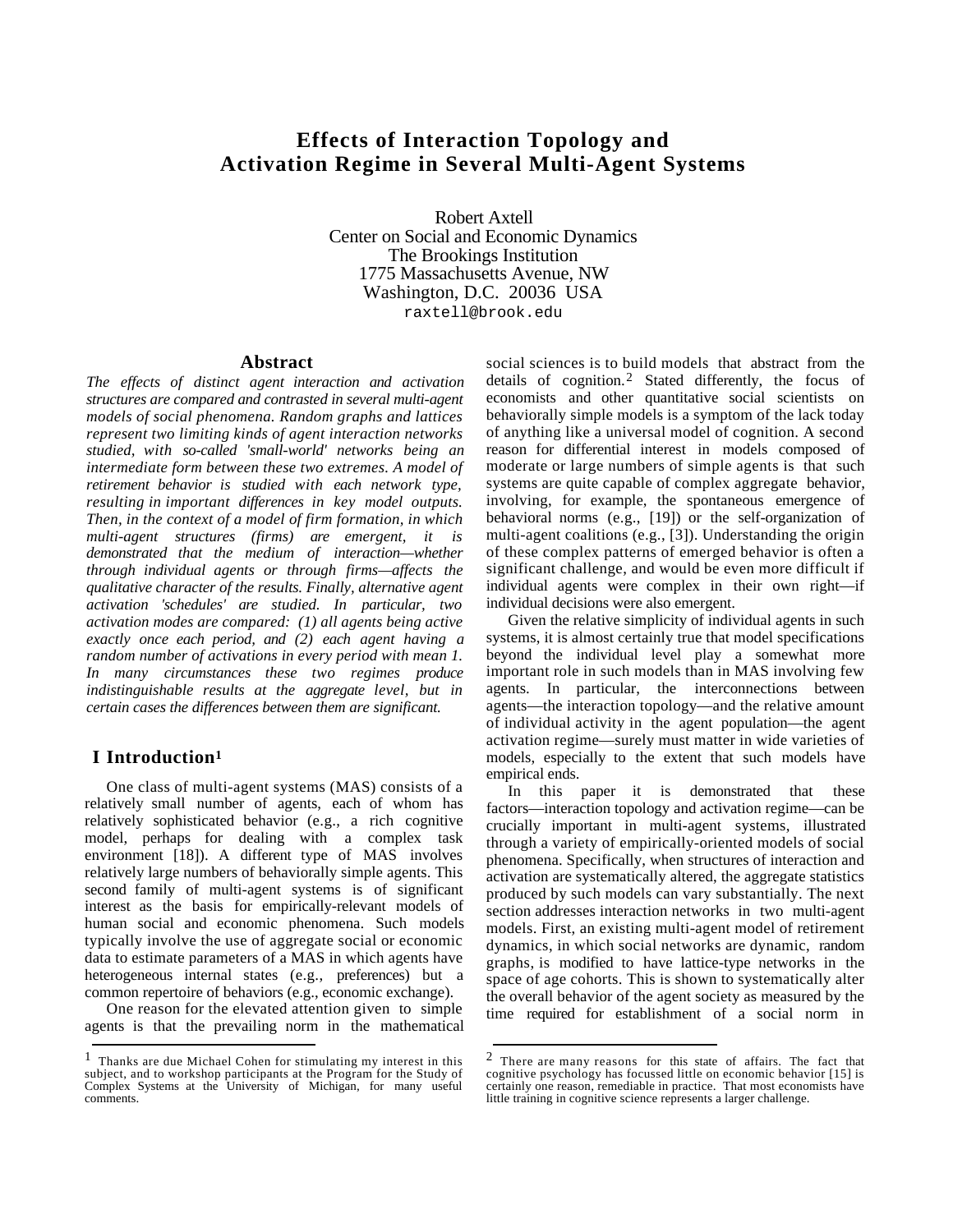retirement age. Second, in a model of endogenous firm formation, where agents learn of alternative employment opportunities through social networks, a key statistic of the model is shown to depend crucially on the structure of these networks. Then, in section three we study the effect of two asynchronous agent activation regimes: *uniform activation*, in which all agents are active *exactly* once each period, and *random activation*, in which agents are active once a period *on average*. The effect of changing regimes is described in multi-agent models of trade, cultural transmission, and firm formation. A final section draws conclusions.

# **II Effect of Agent Interaction Topologies**

Social networks play a critical role as the medium within which human beings are socially situated and through which interactions between individuals occur. Therefore, it is hardly surprising that positive models of human social processes should include such networks. What is perhaps surprising is the extent to which relatively small changes in network structure can lead to large changes in macro-social outcomes. Experiments with human subjects involving systematic changes to social networks are difficult to perform, of course. Here we utilize multiagent systems in their role as social science laboratories, since such models allow us to methodically alter such networks and to then discover, by spinning the models forward in time, the overall effects of such alterations. In this section, two models—one on the dynamics of retirement norms and the other a multi-agent model of firm formation—have their social networks systematically altered. In the first case an extant model employing random graph networks is morphed to a lattice configuration, and then to a so-called 'small world' graph.<sup>3</sup>

Recently, procedures for creating 'small world' graphs have been introduced in [17]. Analysis of such graphs demonstrate that they possess a form intermediate between regular and random graphs, and have many properties of real-world social networks. Specifically, start with a *d*dimensional lattice having a fixed number of edges. Then, systematically break each edge with some probability, , and reattach each broken edge to a random node. There results a graph having a well-defined sense of 'localness' as in a regular graph (i.e., agents who know each other have significant overlap in their individual social networks), as well as relatively short paths between any two agents in the graph, a characteristic feature of random graphs. These 'small world' graphs are thought to be relatively good models of certain social networks (cf. [11], [16]).

### **Coordination in Transient Social Networks: A Model of the Timing of Retirement**

In [5] a model of retirement behavior is described in which there is a population of agents of various ages, with each agent having to decide when to retire. The model

l

abstracts from economic factors in attempting to explain a certain puzzle in the evolution of the modal age of retirement—namely the long lag between the last big change in benefits policy and the systematic change in the overall behavior of retirees. Specifically, in 1961 an 'early retirement' age of 62 was instituted by the U.S. Social Security Administration. Benefits received by age 62 retirees were reduced in comparison with age 65 recipients, by an 'actuarially neutral' amount—typical people would be, it was thought, indifferent between retiring at any age between age 62 and 65. The puzzle is that in 1961 the modal retirement age was 65, and this remained so up through 1990. Only by 1995 had this shifted, rather abruptly, to age 62. Standard rational actor accounts of retirement decisionmaking have difficulty explaining the long lag between changes in benefits and responses in overall behavior.

Our model of the retirement process employs a heterogeneous population in which there are three kinds of agents:

- 1. 'rationals' retire at the earliest age permitted by law;
- 2. imitators play a coordination game in their social networks—if the fraction of agents who are retired among those eligible for retirement within an agent's network exceeds a threshold, , then the agent too retires, else it continues working;
- 3. randomly-behaving agents retire with some fixed probability, *p*, once they are eligible to do so.

This simple model is capable of reproducing certain features of retirement data from the United States, particularly a relatively long lag time from the change in earliest retirement age until its establishment as a behavioral norm in the population.

During each period of model execution, each agent ages one year and gets to decide whether or not to retire (there is also some chance of dying). The behavior of the first and third agent types is straightforward, while that of the second type, the imitators, can be characterized using game theoretic notions.4 Consider a population of *A* agents, in which the state of agent *i* is  $x_i$  {working, retired}. Then the state of society is given by  $x \in \{\text{working, retired}\}^A$ . Agent *i* has a social network, consisting of a set, *Ni* , of other agents. Overall, the utility that agent *i* derives, *Ui* , from interacting with members of its network is given by

$$
U_i(x) = \underset{j \ N_i}{u(x_i, x_j)}
$$

where the  $u(x_i, x_j)$  can be thought of as payoffs in a 2 x 2 game, as in table 1.

|         | working | retired |
|---------|---------|---------|
| working | w. w    |         |
| retired |         |         |

**Table 1**: Imitation as a coordination game

An agent's imitation threshold, , can be stated in terms of these payoffs, given the graph weights in its social

l

<sup>3</sup> An illustration of the importance of social network structure in several game theoretic models can be found in [13].

<sup>&</sup>lt;sup>4</sup> Formal results for games of this type played on static graphs are developed in [20].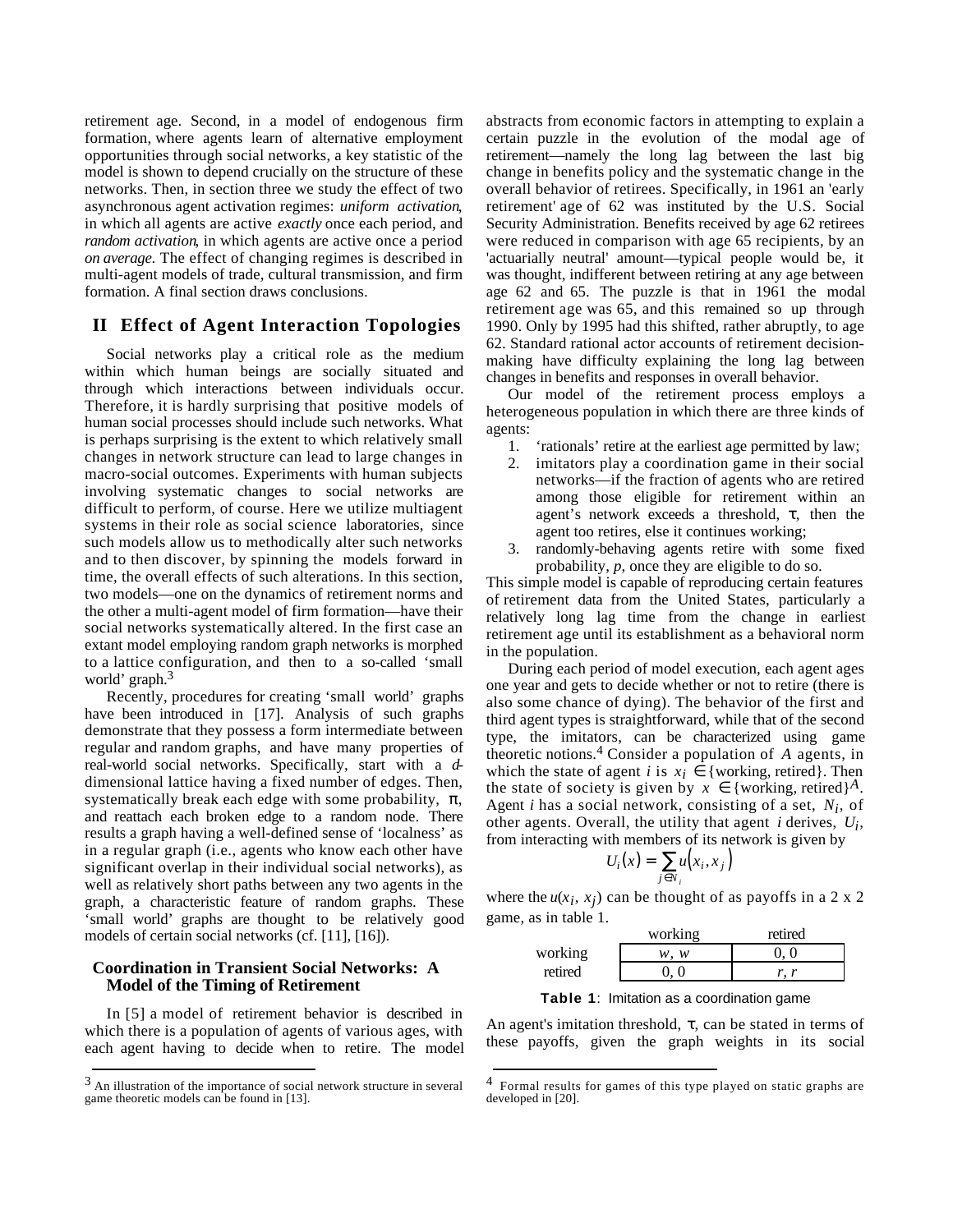network. In the case of uniform weighting—i.e., the behavior of all neighbors considered equally— =  $w/(r+w)$ ; for  $r = w$ , = 1/2. Furthermore, if the payoffs are made heterogeneous in the population then the imitation thresholds become heterogeneous as well.

For the imitators in the model, their networks are random graphs in [5].<sup>5</sup> Note that although each agent has a fixed network, the overlapping generations character of the population, in which old agents die and new, younger agents are born, renders the overall networks in society as transient. Here we study the effect of first moving to regular graphs of a certain type and then to small world graphs. Since human social networks tend to be highly correlated with age—i.e., people's designations of their friends are often dominated by people within a few years of their own age—the regular graph we employ is localized in the cohort space. That is, each agent has friends who are near it in age.

The key statistical output of this model is a measure of how long it takes a social norm of age 65 retirement to establish itself from an initial condition of no retirement age norm. In [5] the way in which this measure depends on various parameters of random graphs—e.g., their size, their extent in the cohort dimension, their heterogeneity—is studied. Here we investigate how altering the network structure to lattice social networks in the cohort dimension modifies the time required for establishment of this social norm. When populations are homogeneous and interactions occur on regular graphs, it is known analytically that the transition time between equilibria can be sped up through local interactions [7]. But for heterogeneous populations on transient graphs little is known analytically about waiting times, the lifetimes of transients, and so on.

In order to facilitate comparisons, the size and extent of agent networks is kept fixed as we vary network type. These and other parameters are described in table 2. The agents are parametrically homogeneous here, but each agent has a unique social network and therefore the population of agents is heterogeneous. These parameters differ somewhat from the 'base case' described in [5], involving larger social networks that have less extent in the cohort dimension ('network age extent' of 2 means that an agent's network includes agents who are within 2 years of its own age).

| Parameter            | Value |
|----------------------|-------|
| Agents/cohort        | 100   |
| Imitation threshold, | 50%   |
| Social network size  | 24    |
| Network age extent   |       |
| Random agents        | 5%    |
|                      | N 50  |

**Table 2**: Configuration of the retirement model

This set of parameters yields a model in which the typical time required to establish an age 65 retirement norm is somewhat greater than in the base case in [5], due to the

1

larger social networks. The rightmost line if figure 1 below gives these times as a function of the fraction of rational agents in the population, holding the number of randomly behaving agents constant at the level of table 2. Note that for approximately 15% rational agents, the average transition time is around 100 years. The bars above and below the average values in the figure represent  $\pm 1$  standard deviation; these are asymmetrical because the ordinate is in logarithmic coordinates.

Running this model demonstrates that the state of being 'retired' percolates upward from below—from older cohorts—as it were.6 The model behaves as if retirement were *diffusing through* or *infecting* the population, from older to younger individuals. In effect, the agents are an *excitable media* through which retirement behavior can spread, with agent interaction serving to speed the adoption of retirement while at the same time the aging of the population and the inherently transient nature (through dieoff) of all social networks acts in the opposite direction, to limit adoption. Overall there is continual ebb and flow of the retirement state through social networks, until eventually it takes hold among essentially all agents capable of being in such a state. This uniform adoption of retirement behavior is best understood as the emergence of a social norm of uniform retirement age. While such norms, once established, can be destabilized by chance events, in general they are quite robust.

Transition Time

l



**Figure 1**: Time until establishment of age 65 retirement norm, as a function of social network configuration

These results can be compared with those that obtain for lattice-type regular social networks. These are also depicted in figure 1, as the leftmost line. For a given fraction of the population acting rationally, lattice networks clearly require significantly less time for social norms to arise than random graph networks. The effect is dramatic at small levels of rationality, where random graphs would essentially take forever to lock in to a social norm, but lattice networks may require only a few decades. Equivalently, for a specified transition time a much smaller fraction of the population needs to be rational when social networks are lattice-like.

<sup>5</sup> For analysis of the properties of random graphs see [6].

<sup>6</sup> A typical realization of this model can be found in QuickTime format at www.brook.edu/es/dynamics/papers/ interaction.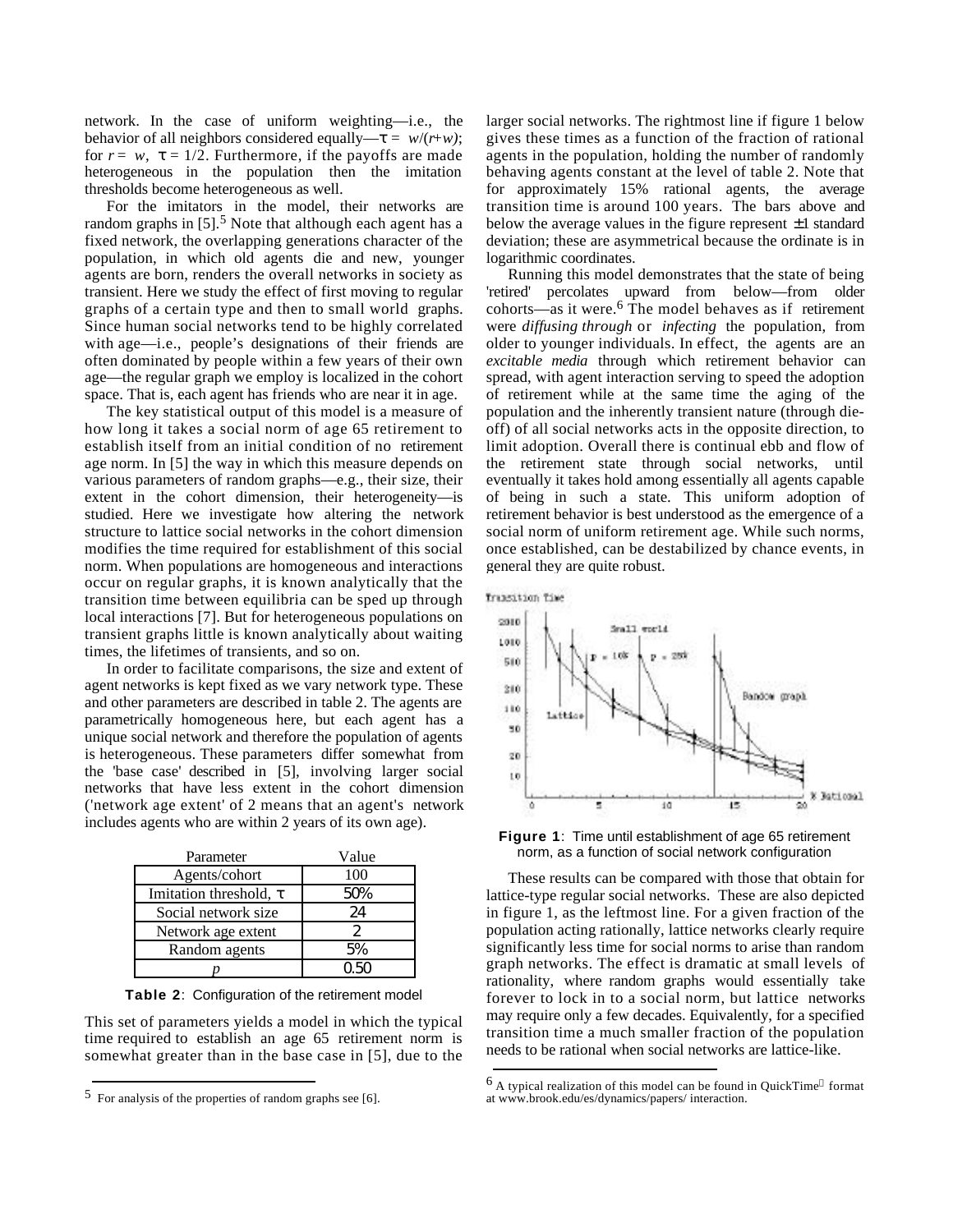Typical model realizations<sup>7</sup> reveal that this model has a different dynamic for the establishment of retirement norms. In contrast to retirement percolating from older to younger cohorts, with lattice social networks retirement behavior starts among age 65 agents, first in a small group, and grows outward through that cohort, then down through the population as it ages. Visually it is clear that this is a very different mechanism than with random graph networks.

As has been argued briefly above, neither random nor regular graphs well-represent empirically-significant social networks. In random graphs there is no sense of location, while in lattices the 'social distance' between two agents can be very large. Rather, real-world social networks seem to have the 'small world' property, i.e., networks are localized yet the path length between any two individuals is not large. From [17] we know there is a well-defined sense in which we can move from lattices to random graphs by randomly selecting links to be broken and randomly reattached. Such a process yields small world graphs. Figure 1 also reports results for the dynamics of retirement in such small world social networks, with two different values of the probability of breaking and randomly reattaching a link,

. For  $= 10\%$ , the social networks retain their lattice look, but now there exist much shorter paths between any pair of agents. The establishment of retirement norms looks much like the lattice social network model in this case, although the transition times are somewhat longer. In the case of  $= 25\%$ , the paths between arbitrary pairs of agents are even shorter. Here, the fraction of rational agents necessary to achieve a specified transit time to a retirement age norm is about halfway between the pure lattice and random graph social network cases. Clearly, these small world graphs behave as an intermediate form between regular graphs and random ones.

## **The Emergence of Firms**

1

In [3] a model is developed in which heterogeneous, selfinterested agents form groups in a team production environment with increasing returns. Each agent has preferences for income, gained from working, and for leisure (all time not spent working). Nash equilibrium effort levels in a group are Pareto-dominated by higher effort levels, although these are not individually-rational. The main analytical result for this strategic situation is that there is a size beyond which any group is unstable. That is, there is a maximum stable group size for any distribution of preferences. As groups exceed their maximum size, agents are permitted to join other groups or to start up new groups if it is welfare-improving to do so. It turns out that metastable groups—temporary coalitions—of agents can survive in this model out of equilibrium for significant lengths of time. We have studied such transient groups via a multiagent system.

Interestingly, many of the statistical features of these groups closely resemble what is known about the

population of firms. In particular, the size distribution of such groups is highly skewed, approximating a power law (Pareto distribution) in the upper tail, a well-known property of firms in industrial countries. Second, the growth rate distributions in the model are closely related to those found empirically for U.S. firms—essentially, non-normal distributions with heavy tails. Third, the way in which growth rate variance depends on firm size in the model can be made almost identical to the data (more on this later). Fourth, it is something of an empirical puzzle that wages tend to increase with firm size. This phenomenon can be found in the model, but only for particular interaction topologies. To understand how this is so, it is necessary to consider the details of agent decision-making.

When an agent is activated in this model, it assesses how its utility could be increased by altering its effort level. Perhaps several new agents have joined the group since it last re-evaluated its effort, or maybe other agents have systematically altered their effort contributions to production. This assessment by the agent could involve utility maximization, taking as given other agents' behaviors or taking into account the reactions of others to its own change in effort level. Alternatively, it could be simply utility-improving through a process of groping for better effort levels. However potential utility increases are determined, the agent stores these new efforts and utilities for comparison with other options, including joining other firms as well as starting up a new firm on its own. For each of these options the agent determines effort levels that improve its utility. But which extant firms do agents consider? There are many ways to do this. First, an agent could simply pick a firm at random in the population of firms. Alternatively, it could pick an agent at random from the overall population and consider joining its firm. Similarly, it might carry around with it a social network of 'friends' and each period consider joining the firms of its friends. Or, perhaps most realistically, firms that can profit most from hiring could post 'ads' in a virtual newspaper in order to attract potentially interested agents.

Clearly, these are quite varied ways of selecting prospective employers, and there is no obvious reason why they should yield the same results, especially given the highly skewed distribution of firm sizes. That is, due to the size distribution skewness, sampling a random firm is very different from selecting an agent at random. The former process produces a small firm with high probability median firm size is under 10, the mode is 1 or 2—while the latter more frequently samples larger firms. Interestingly, it turns out that most of the empirical features of this model are robust, qualitatively, to such variations, i.e., size distributions remain skewed, growth rate distributions have fat tails, and growth rate variance scales with size. However, one empirical feature is sensitive to the structure of interactions, the wage-size effect. In figure 2 the dependence of wages on size is shown for two kinds of networks, one in which random agents are selected (lower line), and one based on choosing new firms (upper line). It is clear from this figure that there is little wage-size effect in the former

<sup>7</sup> Also available at www.brook.edu/es/dynamics/papers/interaction.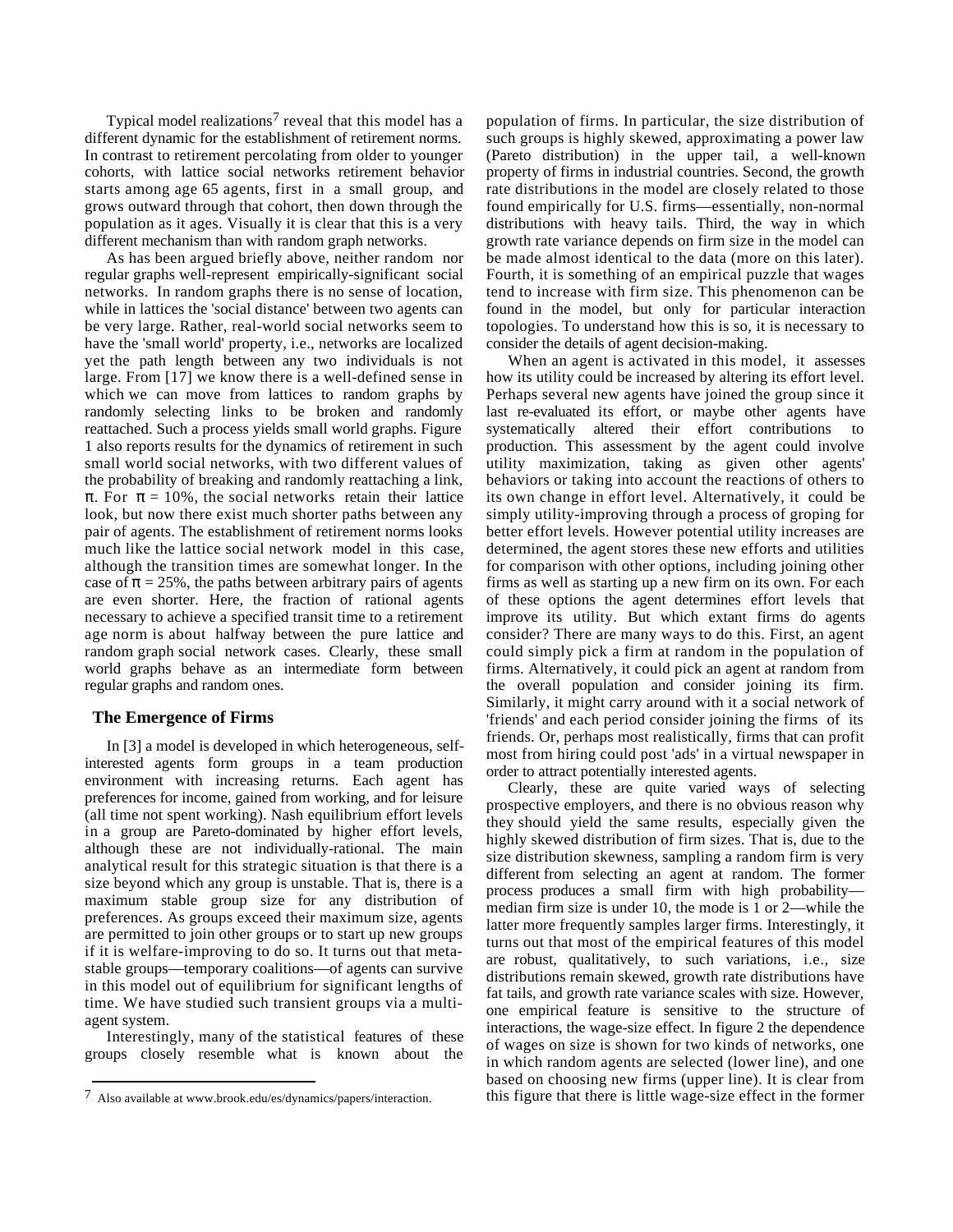case (i.e., random agents), while wages increase with size in the latter case. Empirically wages size $^{0.10}$ , while the upper line in figure 2 describes an almost identical relationship.



**Figure 2**: Effect of firm size on wages, search networks based on new firms (upper) and random agents (lower line)

This clear difference in wage-size effects that results from changing the networks in which search is conducted is due to the different kinds of prospective employers yielded by the sampling process, as alluded to above. Due to increasing returns, growing firms in this model have high output per employee (productivity) and create high utility for their workers. When job-seeking agents can 'see' such firms, as with firm-based search networks, then output per worker grows with size. Alternatively, if such firms are infrequently sampled, as with random agent networks, then the 'arbitrage' in marginal utility that takes place in this model as agents migrate between firms yields constant output per agent across firms.

# **III Effect of Agent Activation Regime**

By agent activation we refer to the order and frequency of agent action. Because real social processes are rarely synchronous, modeling them by permitting each agent to update its states exactly once each period, using last period's state information, is usually inappropriate.<sup>8</sup> Two types of asynchronous activation regimes are commonly employed in large population, simple agent MAS described in this paper. In *uniform activation* a period is defined as the time during which all agents are active once and only once. In *random activation* each agent has an equal *a priori* probability of being active each period, but stochastic variations lead some agents to be more active than others. We study these in turn below.<sup>9</sup> In general, we can expect these alternative execution regimes to yield different individual agent histories, and possibly different macrosocial outcomes as will be illustrated below. Indeed, even for a given type of activation it is only under very

1

specialized conditions that distinct agent updating histories will yield invariant histories of agent states [9].

#### **Uniform Activation**

In uniform activation, each agent is activated once per period. A possible problem with this execution regime is that if agent *i* always acts immediately before agent *j* over the course of many periods then there exists the possibility that correlation between these agents will develop that is unrelated to the agent behavioral rules, but is rather a direct consequence of the activation structure. We call this *spurious* agent-agent correlation and suggest that in most cases it should be considered a programming artifact—an unintended consequence or side effect—and avoided. Happily, by randomizing the *order* of agent activation from period to period it is usually possible to remove all artifacts of this type and thus avoid any spurious correlation. Stated differently, with uniform activation it is crucial to periodically randomize the order of agent updating.

But how much randomization is appropriate? That is, given the order in which agents were serially activated last period, how many agents need to be repositioned in this sequence so that in the next period most of the agents either precede or follow a different agent—i.e., most agents have one or more new neighbors in the execution sequence? We have tried to answer this question analytically, without success.<sup>10</sup> To get some feeling for the difficulty of this question, consider the simple case of a single pair of randomly selected agents who are swapped in the agent activation list. How many agents will have 1 new neighbor? How many will have 2 new neighbors? There are three cases to consider:

- 1. The agents selected to be swapped are neither neighbors nor have any neighbors in common, so rearranging them will give each of their 4 previous neighbors 1 new neighbor. Therefore, the fraction of the population that has exactly 1 new neighbor is 4/A. Furthermore, each of the agents who moved have 2 new neighbors.
- 2. The agents to be swapped are immediate neighbors, so the process of rearranging them yields 4 agents who have exactly 1 new neighbor, and no agents with 2 new neighbors.
- 3. The agents to be moved have 1 neighbor in common, so the rearrangement process also produces 4 agents with exactly 1 new neighbor, and no agents with 2 new neighbors.

Now, to figure out the probabilities of having exactly 1 or 2 new neighbors it is necessary to determine the relative probabilities of these 3 cases. Then, the case of rearranging 2 agent pairs (4 agents total) involves 3 x 3 cases: the first agent pair generates the three cases above, and for each one of these the next agent pair creates 3 more cases. For an arbitrary number of rearrangements, this quickly becomes a

l

<sup>8</sup> An important exception to this statement are multi-agent models of traffic. In [10] a critique of the use of synchronous updating in certain game theoretic models is rendered, demonstrating that results from such models are typically not robust to asynchronous updating.

<sup>&</sup>lt;sup>9</sup> The case in which agents have differential incentive to be active is treated in [12].

<sup>&</sup>lt;sup>10</sup> This problem is very similar to the card shuffling problem—how much shuffling is sufficient to satisfactorily "mix" a deck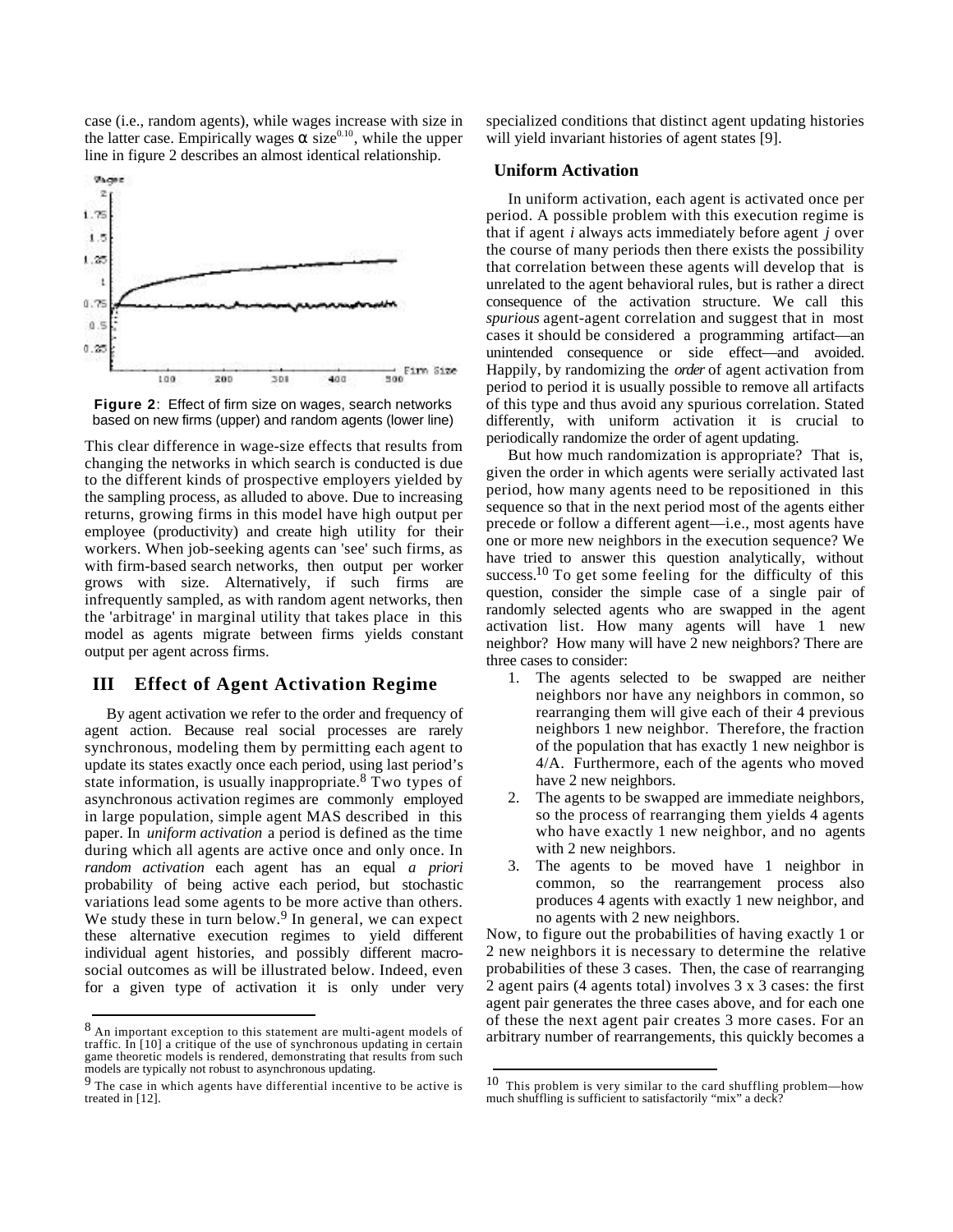very messy analytical problem and so we have resorted to a computational analysis, described in the following example.

#### *Example: Agent list randomization*

Consider a population of size *A* maintained in a linear data structure with the last element connected to the first, so that each agent has two immediate neighbors. The agents are activated according to their position in this list. We are interested in how much agent rearrangement is necessary to produce a well-shuffled list. Pick *L* agents at random and reposition them in the data structure.<sup> $11$ </sup> What fraction of the agents in the list have at least 1 new neighbor? What fraction have 2 new neighbors?

This process has been studied for *L* varying from 1% to 150% of *A*—that is, from 2 agents up through 1.5 *A*—for various population sizes,  $A = 100$ , 500 and 1000. For each (*L, A*) pair, 100 realizations were made and statistics computed concerning the number of new neighbors. The average results did not differ appreciably across population sizes, and shown in figure 3 below is the  $A = 1000$  case.



**Figure 3**: Probabilities of having at least one (upper line) and exactly two new neighbors (lower line) as a function of the percentage of agents who are rearranged

Notice that for relatively few agent rearrangements, a relatively large fraction of the agents get at least one new neighbor—e.g., 25% rearrangement corresponds to nearly 50% of the agents having new neighbors. However, it is also the case that in order to guarantee that 90% of the agents have 2 new neighbors a very large number of rearrangements have to be performed—a number larger than the entire population! The lesson here is that random agent selection and repositioning is a relatively good way to do modest agent population list rearrangement, but it is too expensive to serve as a general method, especially when it is desired to completely rearrange a list. (If complete list rearrangement is desired then there are a variety of ways to accomplish this at less cost than random repositioning.) In those cases where having all agents active in a single period is behaviorally reasonable, i.e., uniform activation, then figure 3 can be consulted to determine the effect of randomization.

1

# **Random Activation**

Now consider the case of *k* distinct agents selected in a single period from a population of size *A* in order to interact socially. For  $k = 1$  the agents are solitary actors, while for  $k$  $= 2$  these are bilateral interactions. When the probability that an agent is active is uniform throughout the population, the distribution of agent activation is binomial, and we call this *random activation*. In a population of size *A*, the probability that an agent is active in any particular period is *k*/*A*. Over *T* periods the probability that an agent interacts each period is  $(k/A)^T$ , while the probability it does not interact at all is just (1-*k/A*) *T*. Overall the probability that an agent is active *i* times over *T* periods is simply

$$
\frac{T}{i} \frac{k}{A}^i \frac{A-k}{A}^{T-i}
$$

.

The mean number of activations is *kT*/*A*, the variance is  $kT(A-k)/A^2$ , the coefficient of variation,  $\frac{2}{\mu} = (A-k)/A$ , is independent of *T*, and the skewness coefficient is (*A*-2*k*)/ (*kT*(*A*-*k*)); note that this last quantity is positive for *A*  $> 2k$ . The time a particular agent must wait to be first activated—the waiting time—is a random variable, *W*, having a geometric distribution; its pmf is

$$
\Pr\left(W = T\right) = \frac{k}{A} \left(1 - \frac{k}{A}\right)^{T-1}.
$$

The expected value of W is  $A/k$ , with variance  $A(A-k)/k^2$ .

For  $T \in A \rightarrow k$ , the average number of activations is approximately *k*, the variance is also about *k*, and the skewness lies around 1/ *k*. Since the mean and variance are nearly equal in this case, many agents will fail to be active over time *T*. This can also be seen from the waiting time, the mean value of which is large with the variance approximately equal to the mean squared. A situation of this type can be viewed as problematical in multi-agent systems, where a reasonable presumption is that models are run long enough for all agents to be active.

From the waiting time distribution we can explicitly compute the probability that *W* exceeds *T* for a particular agent. Calculations of this type are summarized in figure 4.



**Figure 4**: Probability that a particular agent in a population of size *A* has been inactive over *T* periods when *k* agents are activated at once

<sup>&</sup>lt;sup>11</sup> There are many efficient ways to do this, depending on the data structure involved. For instance, swapping the positions of two agents consecutively drawn works well for fixed size structures such as arrays.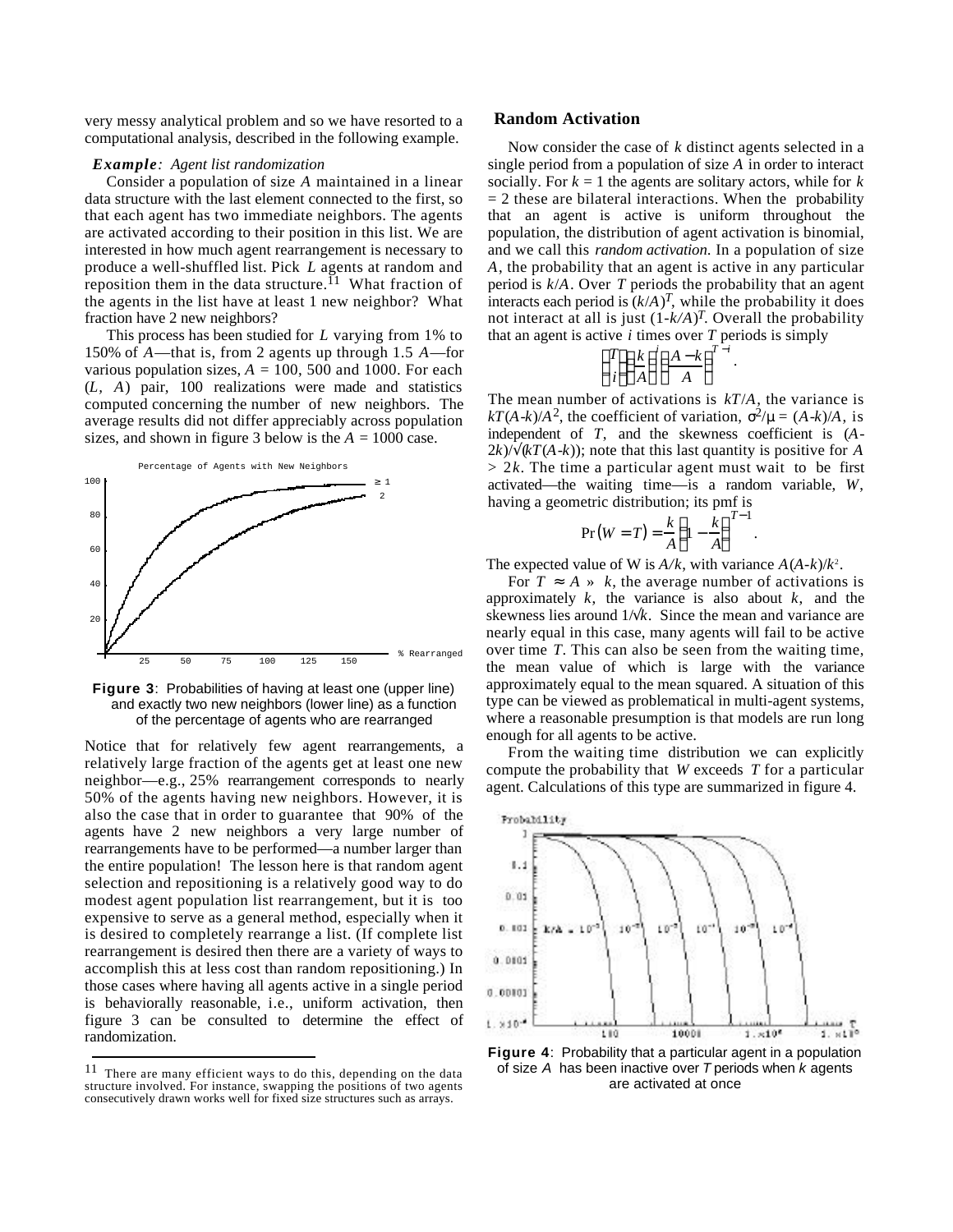As *T* increases beyond *A*, that is, *T* » *A*, the mean number of interactions rises together with the variance in proportion to *T*, while the skewness coefficient approaches 0; for  $A \rightarrow k$  skew vanishes like  $1/(2T)$ .

#### *Example: Distribution of the number of interactions per agent in bilateral exchange processes*

Consider an economy in which agents are randomly paired to engage in bilateral exchange, a single pair of agents trades each period  $(k = 2)$ , and the probability that an agent is part of a trading pair is uniform across the population. For 100 agents  $(A = 100)$  over 1000 periods (*T*  $= 1000$ ) the probable number of activations per agent is shown below in figure 5.

Probability



**Figure 5**: Probability mass function for the number of agent activations in a population of 100 agents over 1000 periods when agents are paired sequentially with uniform probability

The mean number of activations in figure 5 is exactly 20, although the modal event of 20 activations is only slightly more probable ( $p = 0.0897$ ) than 19 ( $p = 0.0896$ ). The standard deviation of this distribution is 4.43, and it is skewed slightly, with a 'fatter' right tail, as evidenced by a skewness coefficient of 0.217.

Clearly, uniform and random activation represent very different models of agent activity. In a certain sense, uniform activation is the zero variance limit of random activation—the number of activations per agent has no variance in the case of uniform activation. In the next subsection the differential effects of these two activation regimes are compared. But before moving on, a third activation regime will be briefly described.

Imagine that each agent has its own 'Poisson clock' that wakes it up periodically in order to be active, such that the probability of its being active over a single time period is *k*/*A*. Then, over time *T* each agent is active *kT*/*A* times on average, just as in random activation, with the variance equal to the mean. Here, however, during any period of time the total number of agent activations is a random variable, and the random activation model described above is a kind of zero variance limit of random activation of the Poisson variety. There is a clear connection between these two types of random activation, since the Poisson distribution closely approximates the binomial for large values of *A* and *T*.

# **Comparison of Activation Regimes**

The so-called Sugarscape model [8] is a multi-agent system designed for the study of demography, economics, disease propagation, and cultural transmission, on spatial landscapes. It utilizes uniform activation with execution order being randomized each period. A somewhat more elaborate model for the transmission of culture that uses random activation has been studied by Axelrod [2]. A 'docking experiment' was undertaken in which the culture component of the Sugarscape MAS was extended to incorporate Axelrod's model, in hopes of being able to reproduce the latter's somewhat counter-intuitive results. As described in [4], initial attempts to 'dock' the two distinct multi-agent systems yielded qualitatively similar results despite different activation regimes. However, statistical tests rejected the hypothesis that the data from the two models were the same. Only by altering the Sugarscape execution model to random activation was it possible to quantitatively 'dock' the two models. So this is an example of agent activation regime having a measurable statistical effect, although not altering the qualitative character of the output.

Returning now to the model of firm formation proposed in [3], one of the most striking regularities in the empirical data is that the variance in log(growth rates) decreases with firm size. Large firms simply have less variation in their growth rates than do small firms. Figure 6 below reproduces a figure in [3] that describes the close quantitative agreement between the model and the data on U.S. firms—essentially, the standard deviation in the logarithm of growth rates is a power law in firm size, with exponent approximately equal to -1/6. (The data scatter at large firm sizes is due to small sample sizes.)



**Figure 6**: Effect of firm size on variance in the logarithm of growth rate with random activation

The basic version of this model uses random activation. In the course of investigating the effect of alternative activation regimes on the model it was discovered that uniform activation (with 50% randomization each period) generates the reverse dependence of growth rates on size—variance *increases* with size. This is shown in figure 7.